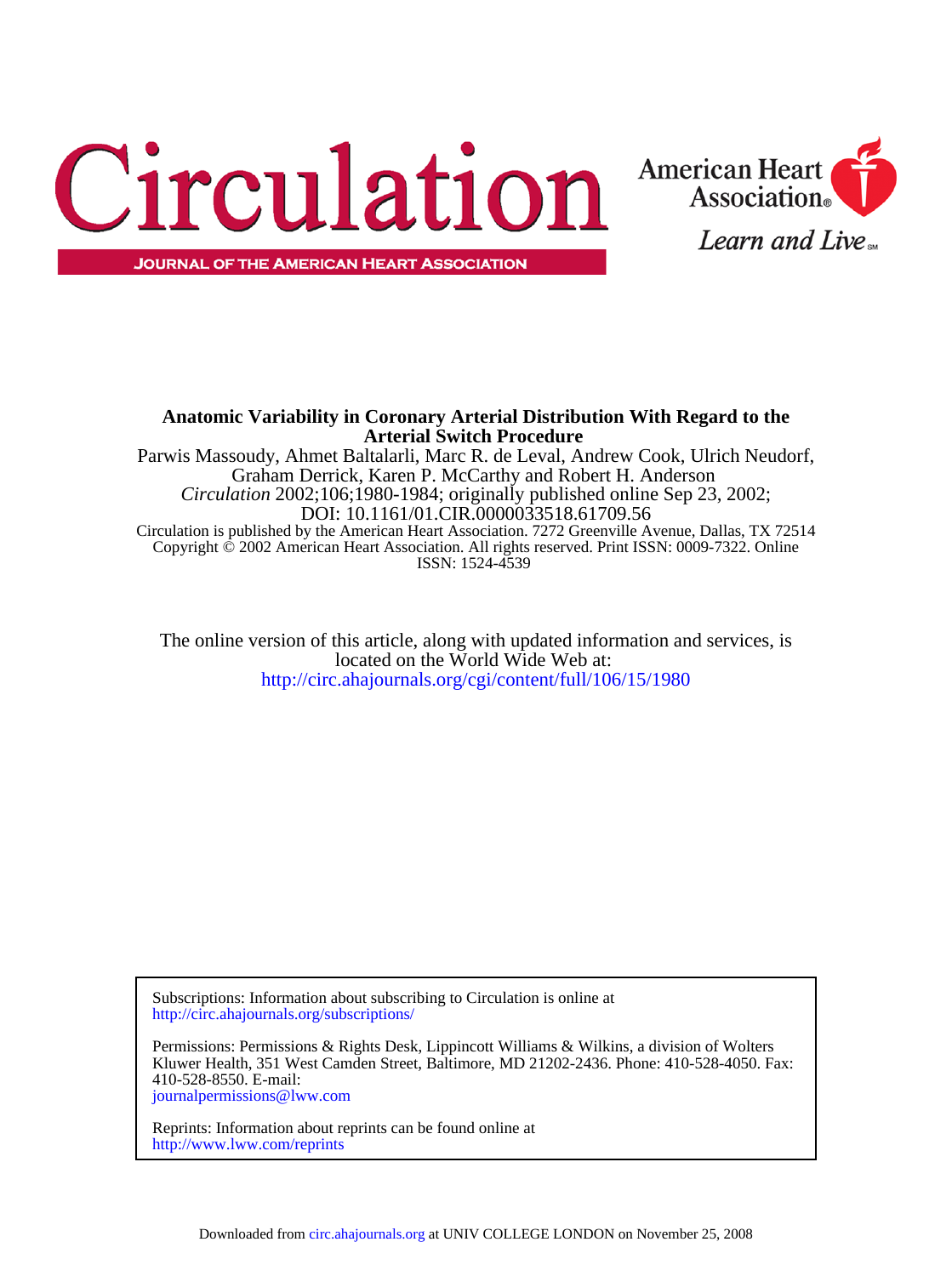# **Anatomic Variability in Coronary Arterial Distribution With Regard to the Arterial Switch Procedure**

Parwis Massoudy, MD; Ahmet Baltalarli, MD; Marc R. de Leval, MD; Andrew Cook, BSc; Ulrich Neudorf, MD; Graham Derrick, MD; Karen P. McCarthy, BSc; Robert H. Anderson, BSc, MD, FRCPath

- *Background*—We investigated the coronary arterial origins and course and the position of the great arteries in hearts with discordant ventriculoarterial connections. At the same time, we sought to evaluate the practicality of alphanumeric classifications in accounting for surgically relevant features of the coronary arteries.
- *Methods and Results*—We studied 200 postmortem hearts, noting the patterns of coronary arterial branching, the vertical and horizontal location of the arterial orifices within the aortic sinuses, the course of the proximal coronary arteries in relation to the aortic wall, and the relations of the great arteries and their respective commissures. All hearts examined had concordant atrioventricular and discordant ventriculoarterial connections. We found 7 of the 8 predicted patterns for sinusal origin of the 3 major coronary arteries and identified 5 different positions of the arterial trunks relative to each other. A correlation was found between less frequent relationships of the arterial trunks and unusual patterns of coronary arterial branching, as well as with mismatch between the valvar commissures.
- *Conclusions*—The surgically relevant features of the coronary arteries in hearts with discordant ventriculoarterial connections are best described rather than classified. Correlations exist between certain, less frequent relations of the great arteries and unusual patterns of branching of the coronary arteries. The presence of unusual great arterial positions should alert the surgeon to potentially complicated arrangements of the origin and distribution of the coronary arteries. **(***Circulation***. 2002;106:1980-1984.)**

**Key Words:** transposition of great vessels  $\blacksquare$  coronary disease  $\blacksquare$  surgery  $\blacksquare$  anatomy  $\blacksquare$  arteries

The arterial switch operation is now accepted as the surgical treatment of choice for patients with concordant atrioventricular and discordant ventriculoarterial connections (transposition). In many centers, the mortality rate for this procedure is remarkably low, but certain patterns of origin and distribution of the coronary arteries are recognized as increasing the surgical risk.1,2 Thus, in a recent multicenter trial,<sup>1</sup> an increased risk for death was associated with origin of the right coronary artery from sinus 1, juxtacommissural origin of both coronary arteries, or intramural origin of a coronary artery. These abnormal features can now be diagnosed with some accuracy in most cases using echocardiography, thus obviating the need for angiography.3,4 The definition of intramural origin, nonetheless, remains problematic. First defined on the basis of histological examination,<sup>5</sup> its reported frequency has varied considerably, almost certainly reflecting the definitions used for diagnosis.1,3,6 Furthermore, other features, such as retropulmonary course of the left coronary artery or origin of both the right coronary artery and the left anterior descending from sinus 1, have been shown to be important.2 These various features, all of potential surgical significance, are not the basis of the popular alphanumeric

classifications presently used for description of these hearts.7,8 In the present study, therefore, we sought to establish the frequency of the potentially relevant surgical features in a large series of autopsied hearts.

# **Methods**

We selected 200 formalin-fixed specimens with concordant atrioventricular and discordant ventriculoarterial connections from the cardiopathological museum at Great Ormond Street Hospital for Children. Specimens with other atrioventricular connections were excluded. The ventricular septum was intact in 122 hearts (61%), whereas 78 hearts (39%) had at least one ventricular septal defect.

The origins of the coronary arteries were identified from the luminal aspect of the aorta. They were described as seen from the stance of an observer in the nonadjacent aortic sinus looking toward the pulmonary trunk. One sinus is then always to the right hand of the observer—sinus 1.9 The other sinus is to the left hand of the observer—sinus 2. These definitions hold good irrespective of the relationships of the arterial trunks to each other.

In each specimen, we recorded the number and position of the coronary arterial orifices relative to sinuses 1 and 2. We then assessed the vertical location of each orifice relative to the sinutubular junction. The radial position of the orifice was described as being in the middle of the sinus or in its left or right third. We took particular note of those arteries positioned close to the commissure.

*Circulation* is available at http://www.circulationaha.org DOI: 10.1161/01.CIR.0000033518.61709.56

Received May 17, 2002; revision received July 23, 2002; accepted July 23, 2002.

From the Cardiac Unit, Institute of Child Health, Great Ormond Street Hospital for Children, London, UK.

Correspondence to Robert H. Anderson, Cardiac Unit, Institute of Child Health, University College London, 30 Guilford St, London WC1N 1EH, UK. E-mail R.Anderson@ich.ucl.ac.uk

<sup>© 2002</sup> American Heart Association, Inc.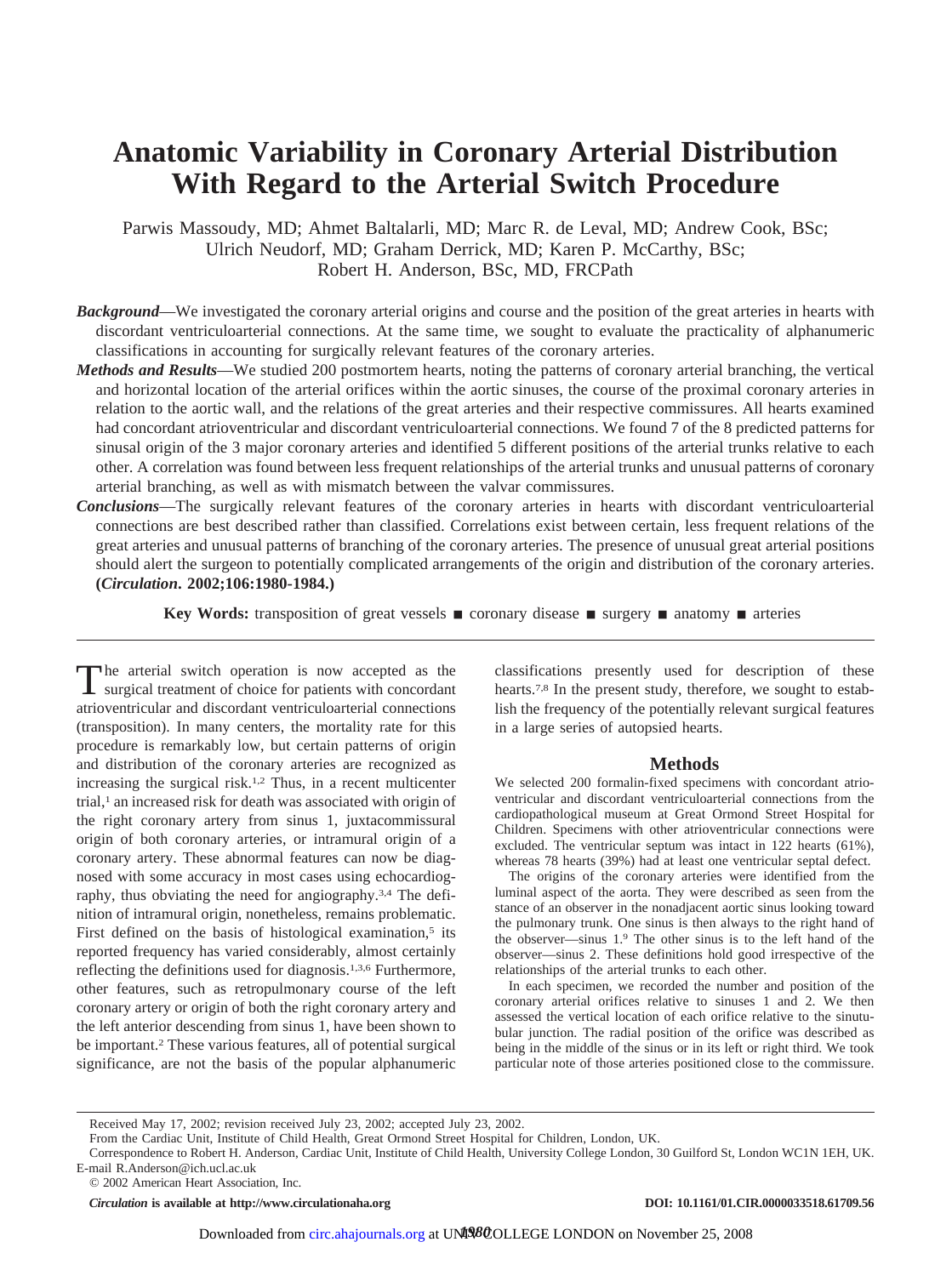

By probing from the luminal aspect, we determined the orientation of the orifice of the coronary artery relative to the wall of the sinus and charted the initial course of the artery as it passed toward the interventricular or atrioventricular grooves. We found orthogonal, tangential, and intramural arrangements.10

We then examined the orientation of the sinuses of the aorta relative to those of the pulmonary trunk. In most cases, the commissures between the valvar leaflets faced each other at the sinutubular junctions. In a few cases, we discovered commissural mismatch. In addition to the orientation of the commissures, we established the relationships of the great arterial trunks, placing the heart as far as possible in the position it was presumed to have occupied during life. We recognized 5 categories. The aorta could be anterior and to the right of the pulmonary trunk, directly anterior, anterior and to the left, side by side with the aorta to the right, or posterior and to the right. The latter arrangement is also called normal relations, albeit with discordant ventriculoarterial connections.11,12 The variations encountered were described using words but then analyzed in light of the commonly used alphanumeric classifications. Results are given in absolute numbers or in percentages. For statistical analysis, we used the Cochran-Mantel-Haenszel test based on table scores. A difference was considered statistically significant for  $P<0.05$ .

## **Results**

All 200 hearts showed concordant atrioventricular and discordant ventriculoarterial connections. The oldest hearts dated from 1940. We found 7 different patterns of sinusal origin (Figure 1). The proportions varied in the hearts with and without a ventricular septal defect (Table 1). In all those deemed to have septal defects, the septum itself was otherwise well formed, and all hearts possessed concordant atrioventricular connections.

In 178 hearts, the anterior interventricular artery arose from sinus 1. The angle of origin was orthogonal in 170, tangential in 7, and intramural in 1 heart. The arterial orifice was in the mid third of the sinus in 127 hearts, in the left third in 28 hearts, and in the right third in 23 hearts.

The right coronary artery arose from sinus 1 in 14 hearts. In 12 of these hearts, its proximal course was orthogonal, whereas it was tangential in 2 hearts. Of these 14 hearts, 7 had the arterial orifice in the right third of the sinus, with 5 having orifices in the mid third and 2 in the left third.

In 174 hearts, the right coronary artery took its origin from sinus 2. In all but one of these hearts, the proximal course of

**Figure 1.** Schematic drawing showing the origins of the coronary arteries from the aortic sinuses. This cartoon is simplified to show the general arrangement and takes no cognizance, within each group, of other variables such as the relationship of the great arteries to each other, the position of the commissures, the position of the orifice within the sinus, and the proximal course of the coronary artery in relation to the aortic wall. All are shown as if the aorta is anterior and to the right, which is not always the case. Irrespective of the relationships of the arterial trunks, nonetheless, the arteries can always be described as taking origin from either sinus 1 or sinus 2. Ao indicates aorta; PT, pulmonary trunk; LAD, left anterior descending artery; CX, circumflex artery; RCA, right coronary artery; sinus 1, right-hand sinus; and sinus 2, left-hand sinus. The percentage of the total is shown beneath each schematic pattern.

the artery was orthogonal. There was tangential origin in the other. The orifice of the artery was in the middle third in 115 cases, in the left third in 42 cases, and in the right third in 17 cases.

In 22 hearts, the anterior interventricular artery arose from sinus 2, taking a retropulmonary course in 11 of these. In 8 hearts, it coursed anteriorly over the right ventricular outflow tract. In 2 hearts, it coursed between the great arterial trunks. An intramural origin was identified in both hearts with the latter pattern (Figure 2). In the remaining heart, a solitary artery ran behind the pulmonary trunk and branched to supply all three arteries. The right coronary artery continued anteriorly across the right ventricular outflow tract to reach the right atrioventricular groove. The proximal course of the anterior interventricular artery was orthogonal in 18 of these hearts and tangential in 2. In the other 2, as discussed, the artery had an intramural origin. In both of these hearts, the intramural segment was a main stem also feeding the circumflex artery, with its take-off above the sinutubular junction, juxtacommissural, and located in the right third of the sinus. In all cases, the main stem crossed the commissure as it coursed leftwards (Figure 2).

Taken together, in the 200 hearts, we found 203 arterial orifices in sinus 1 and 217 orifices in sinus 2. Take-off at or

**TABLE 1. Patterns of Coronary Arterial Branching in 122 Hearts With Intact Ventricular Septation and 78 Hearts With One or More Ventricular Septal Defects**

|                                    | Without<br>VSD(%) | With<br>$VSD$ $(\%)$ |
|------------------------------------|-------------------|----------------------|
| LAD, CX sinus 1; RCA sinus 2       | 86 (70.5)         | 53 (67.9)            |
| LAD sinus 1; RCA, CX sinus 2       | 14 (11.4)         | 10 (12.8)            |
| None sinus 1; LAD, RCA, CX sinus 2 | 8(6.6)            | 7(9.0)               |
| LAD, RCA sinus 1; CX sinus 2       | 8(6.6)            | 4(5.1)               |
| RCA sinus 1; LAD, CX sinus 2       | 3(2.5)            | 1(1.3)               |
| LAD, RCA, CX sinus 1; none sinus 2 | 2(1.6)            | 1(1.3)               |
| CX sinus 1; LAD, RCA sinus 2       | 1(0.8)            | 2(2.6)               |

Results are given in absolute numbers with percentages in parentheses. VSD indicates ventricular septal defect; LAD, left anterior descending artery; RCA, right coronary artery; and CX, circumflex artery.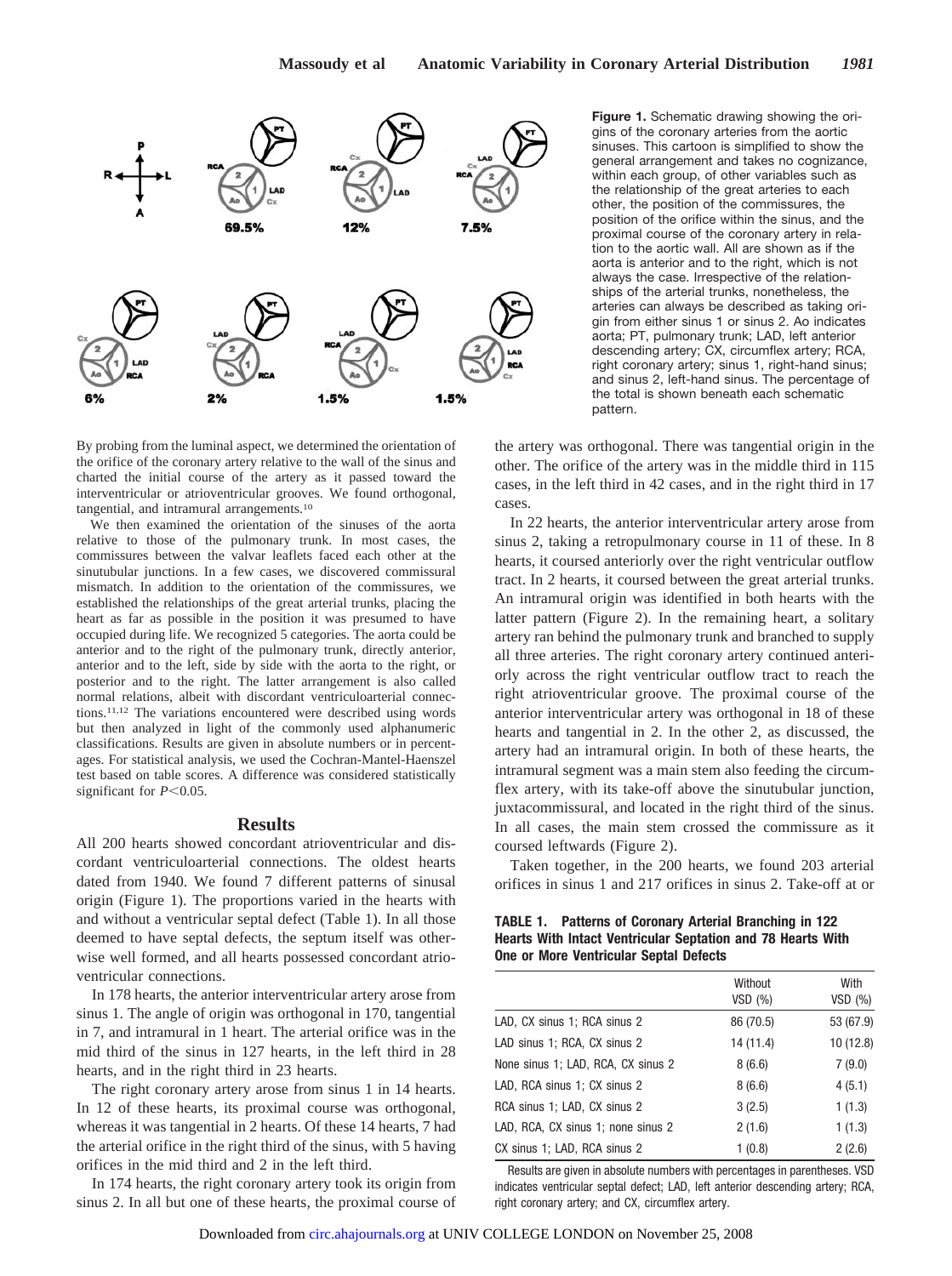

**Figure 2.** In this specimen, there is juxtacommissural origin (\*) of a main stem from the left-hand sinus (sinus 2). At the same time, there is high take-off of the artery.

above the sinutubular junction was observed relative to sinus 1 in 32 hearts (16%) and relative to sinus 2 in 32 hearts (again 16%). Of all 420 orifices, 10 were deemed juxtacommissural.

In 34 hearts, 2 arteries arose from the same sinus, but through separate orifices (Figure 3). The incidence of such dual sinusal origin was statistically significant in relation to the different patterns of coronary arterial branching ( $P<0.001$ , Table 2).

All the coronary arteries arose from the same sinus in 18 hearts, from sinus 2 in 15 hearts, and from sinus 1 in 3 hearts. In none of the hearts did the 3 arteries each have a separate orifice within the sinus. A solitary orifice was found in 7 hearts in which all arteries came from sinus 2 and 1 heart with origin of all arteries from sinus 1. Dual sinusal orifices were found in the other hearts in the absence of any orifices within the other sinuses. When all 3 arteries took their origin from sinus 2, the individual arteries themselves took markedly variable courses relative to the arterial pedicle (Figure 4). In one of the cases, a main stem initially took a retropulmonary



**Figure 3.** Dual origin of circumflex and right coronary arteries from the left-hand sinus (sinus 2). 1 and 2 indicate right-hand and left-hand sinuses, respectively.

| <b>TABLE 2. Origin of 2 Major Coronary Arteries From the Same</b> |  |
|-------------------------------------------------------------------|--|
| Sinus Related to the Different Patterns of Branching              |  |

|                                          | Dual Origin<br>$(\% )$ | Location of<br><b>Dual Orifices</b> |
|------------------------------------------|------------------------|-------------------------------------|
| LAD, CX and acc RCA sinus 1; RCA sinus 2 | $0$ of 139 $(0)$       | Sinus 1                             |
| LAD sinus 1; RCA, CX sinus 2             | 8 of 24 (33)           | Sinus <sub>2</sub>                  |
| None sinus 1; LAD, CX and RCA sinus 2    | 7 of 15 (47)           | Sinus <sub>2</sub>                  |
| LAD, RCA sinus 1; CX sinus 2             | 9 of 12 (75)           | Sinus 1                             |
| LAD, CX and RCA sinus 1; none sinus 2    | 1 of $3(33)$           | Sinus 1                             |
| CX sinus 1; LAD and RCA sinus 2          | 2 of $3(67)$           | Sinus <sub>2</sub>                  |
| RCA in sinus 1; LAD, CX in sinus 2       | $3$ of 4 (75)          | Sinus 1                             |

Results are given in absolute numbers with percentages in parentheses. LAD indicates left anterior descending artery; RCA, right coronary artery; CX, circumflex artery; and acc, accessory. A significant correlation is present between a certain coronary arterial branching pattern and the occurrence of dual origin, as determined by the Cochran-Mantel-Haenszel test based on table scores ( $P<0.001$ ).

course, gave rise first to the circumflex artery, and then continued anteriorly to supply the anterior interventricular and right coronary arteries.

Accessory arteries arose within one of the sinuses in 9 hearts. In 6 hearts, accessory right coronary arteries supplied a considerable part of the right ventricle, all arising from sinus 1. In 2 hearts, accessory circumflex arteries arose from sinus 1 and supplied a small area within the left ventricular free wall. In the final case, the artery to the sinus node arose directly from sinus 1.

We found commissural mismatch (Figure 5) in 26 of the 200 hearts. In 7 hearts, the pulmonary valve had only two leaflets. Of these 7 hearts, there was mismatch relative to the aortic valve in 5.



**Figure 4.** Schematic drawing of the variability in the 16 hearts in which all coronary arteries had their origin from the left-hand sinus (sinus 2). Seven of these hearts had single orifice, 9 hearts had double orifice.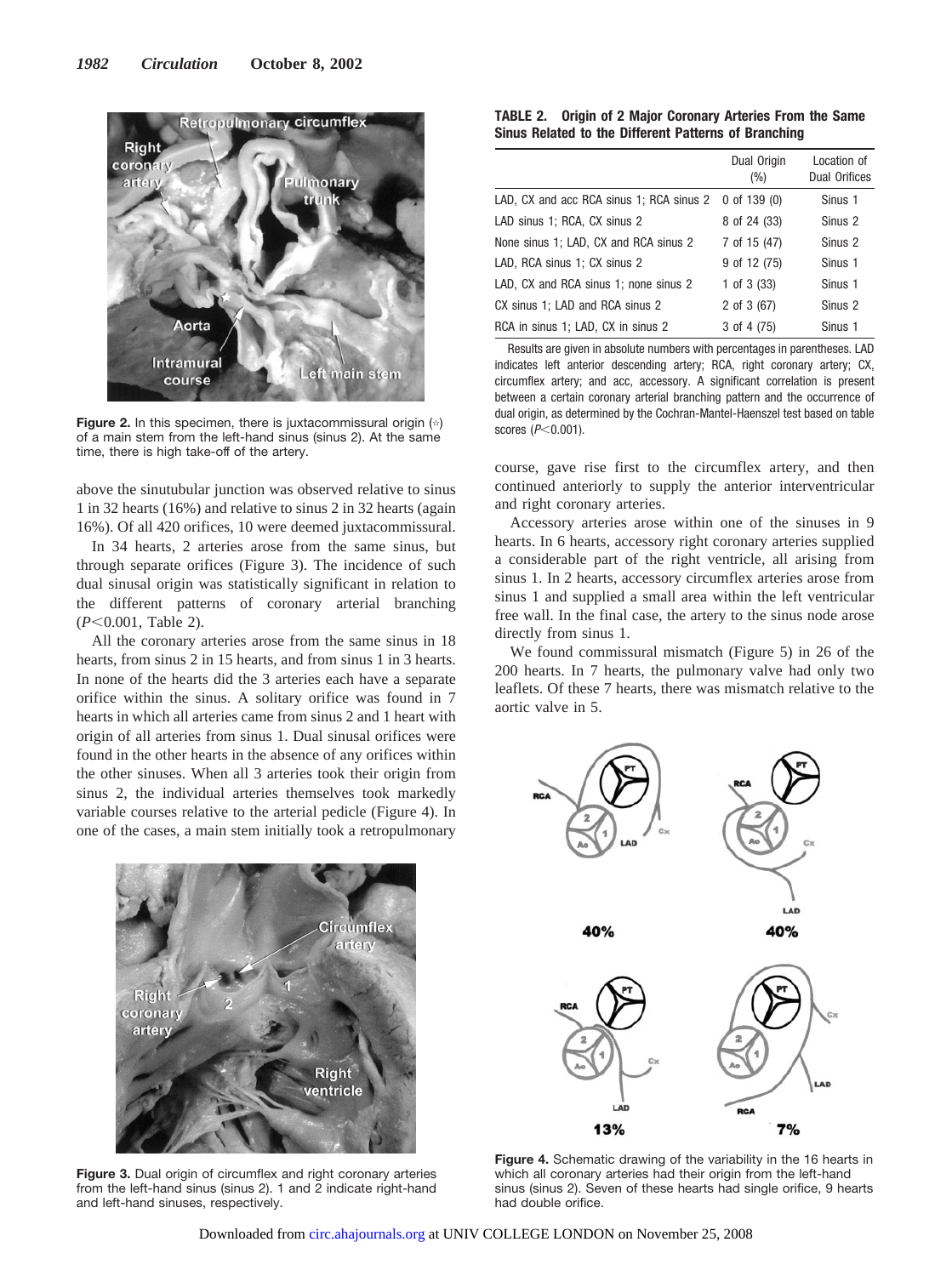

**Figure 5.** Commissural mismatch of the aortic and pulmonary valves.

The aorta was anterior and to the right relative to the pulmonary trunk in 148, directly anterior in 23, side by side in 22, anterior and to the left in 5, and posterior and to the right in 2 hearts. We found a statistically significant correlation between a certain position of the great arterial trunks and commissural mismatch (P=0.036, Table 3). Stronger correlation was found between a certain position of the great arterial trunks and an unusual pattern of coronary arterial branching  $(P<0.001$ , Table 3).

# **Discussion**

The marked variability in the origin of the coronary arteries from the aortic sinuses has long been recognized in the setting of discordant ventriculoarterial connections, as has the varied relationships of the arterial trunks. It is the sinusal origin of the arteries that has most frequently been used as a means of classification.5,8 Others previously had attempted to couple this information with the relationships of the arterial trunks, constructing in this way complicated alphanumeric classifi-

### **TABLE 3. Unusual Patterns of Coronary Arterial Branching and Commissural Mismatch in the 5 Groups Defined According to the Relationship of the Aorta Relative to the Pulmonary Trunk**

|                              | <b>Unusual Patterns</b><br>$(\%)$ | <b>Commissural Mismatch</b><br>(%) |
|------------------------------|-----------------------------------|------------------------------------|
| Anterior and to the right    | 37 of 148 (25)                    | 19 of 148 (13)                     |
| Side by side, aorta to right | 14 of 22 (64)                     | 7 of 22 (32)                       |
| Directly anterior            | 5 of 23 (22)                      | None                               |
| Anterior and to the left     | 3 of 5 (60)                       | None                               |
| Posterior and to the right   | 2 of 2 (100)                      | None                               |
|                              |                                   |                                    |

Results are given in absolute numbers with percentages in parentheses. Description of position is always given from the stance of the aorta. There is a significant correlation between a certain position of the great arteries and the occurrence of an unusual coronary arterial branching pattern, as determined by the Cochran-Mantel-Haenszel test based on table scores  $(P<0.001)$ . The correlation between a certain position of the great arteries and the existence of commissural mismatch, as determined by the Cochran-Mantel-Haenszel test based on table scores, is also significant  $(P=0.036)$ .

cations.7 More recently it has been suggested that knowledge of the relationships of the arterial trunks themselves permits surgical inferences to be made concerning the arrangement of the coronary arteries.13,14 Still others have emphasized the importance of the proximal course of the arteries relative to the arterial pedicles.2 Overall experience, nonetheless, has shown that it is the so-called intramural origin that produces the greatest problems during surgical correction, $<sup>1</sup>$  although</sup> some centers have shown the ability to neutralize this problem.15

Our study has confirmed that the relationships of the arterial trunks do correlate significantly with certain patterns of coronary arterial branching. We also found correlation with the feature of commissural mismatch. Origin of two or more arteries from one sinus, via one or two orifices, is also observed significantly more frequently in hearts with these unusual patterns of branching. Despite these correlations, however, we did not consider it feasible to attempt to present the huge amount of surgically relevant information in the form of an expanded alphanumeric classification. We believe it is much better to describe, rather than to try to classify, the surgically important aspects of the arrangements of the coronary arteries.

The arteries always take their origin from one or other of the aortic sinuses that are adjacent to the pulmonary trunk. As in the normal heart, even though we tend to speak of 3-vessel disease, it is most frequent for only 2 arteries to arise from the aortic root and almost always from separate aortic sinuses. Analysis and description in the hearts with discordant ventriculoarterial connections, however, are made easier by describing the origins of the right coronary, circumflex, and anterior interventricular branches, even though almost always 2 of these arteries arise from their respective sinus via a common stem. We are unaware of any well-documented example of origin of a coronary artery from the nonadjacent sinus in a heart with discordant ventriculoarterial connections. This means that only 8 basic patterns are possible for sinusal origin, excluding consideration of accessory orifices.4,9 All but one of these patterns were represented in our material. The missing possibility, in which the right coronary and circumflex arteries arise from sinus 1 and the anterior interventricular artery originates from sinus 2, has similarly not been found in other large series.4,5,15 Sinusal origin in itself, however, has not been shown to be of great surgical importance. Indeed, to the best of our knowledge, none of the features known to be surgically significant receive recognition in the alphanumeric classifications presently in vogue. This surely calls into question their surgical utility. We are well aware that to simplify communication and to establish collaborative databases, it will be necessary to provide some system of classification. This will require future international consensus, having agreed on the features of most surgical significance.

In our study, we tried to identify from anatomic findings the features that would likely have produced the greatest surgical challenge. In our judgment, these were intramural origin of a coronary artery, tangential origin and course, the relation and orientation of the orifice to the sinutubular junction, dual and single sinus origin, unusual relationship of